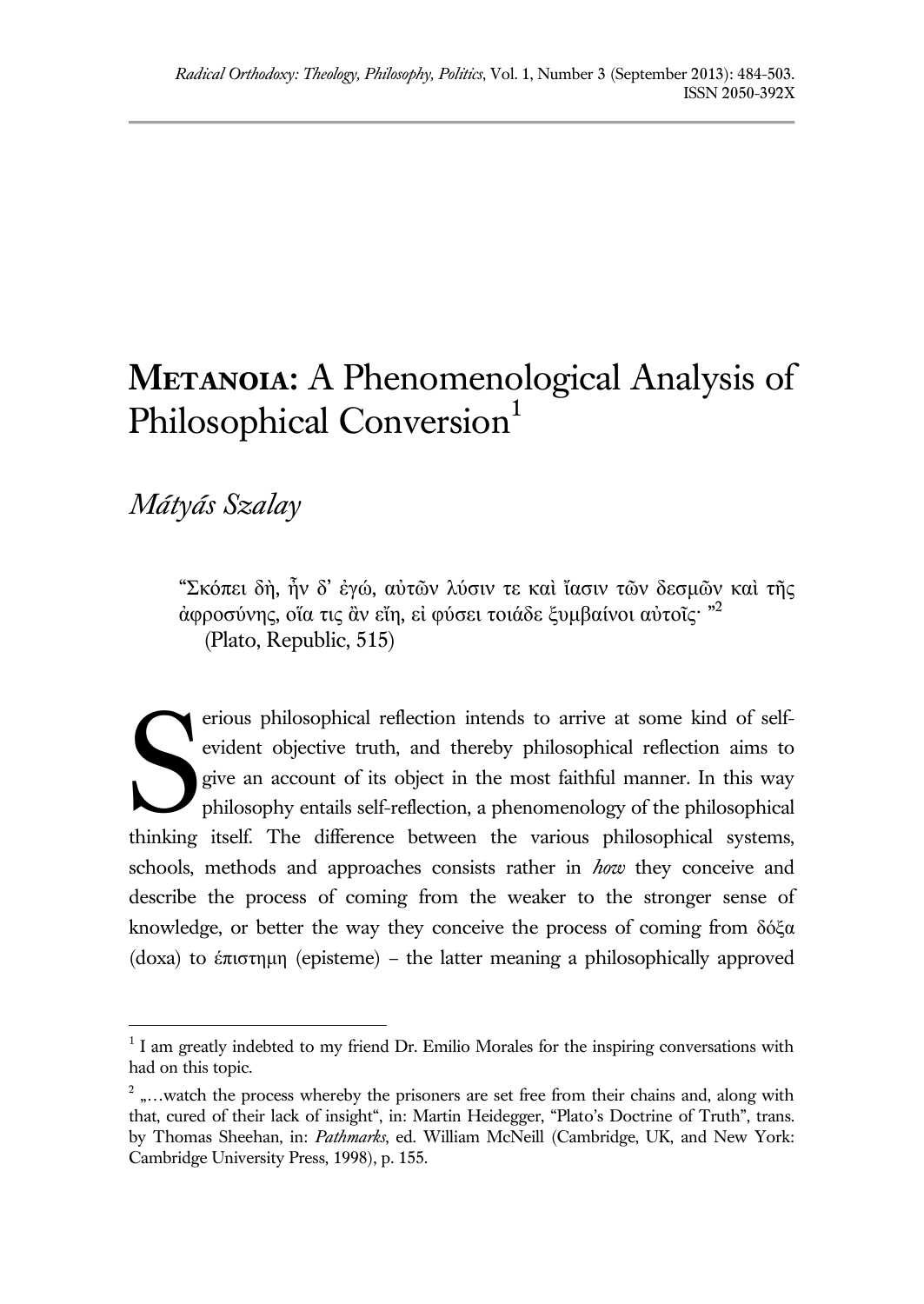truth as the final destination of the intellectual journey between these two poles. This motion of the spirit in its existential realization is philosophy itself.

It is noteworthy that the essential aspect of such *transition* that reveals and characterizes how one arrives at some objective and evident truth is *conversion*. I am going to argue with Plato and in this respect probably with his best contemporary interpreter of Plato, Patočka, that the essential step that defines the nature of philosophy enabling us to enter the realm of truth, is precisely conversion, i.e. *μετάνοια*.

# **The transition from δόξα to έπιστημη happens through conversion**

 $\overline{a}$ 

Within the platonic tradition, the way of discovering and unfolding philosophical truth entails the fundamental step of *μετάνοια.* This way of conversion, as prerequisite for any philosophical knowledge, is defined by Plato as a *periagoge oles tes psyches*, i.e. a complete turning around of the soul. In what is traditionally called the 'Allegory of the Cave' (*Republic*, *VII, 514 a, 2 to 517 a, 7*), Plato describes the encounter of the philosopher with the Idea of the Good. It is well known how Plato stresses that there is no elevation of the soul possible without a former act of conversion, i.e. turning away from the appearances to something that is beyond them and originates them. Instead of offering an accurate interpretation of *μετάνοια* within the *corpus platonicum,* which has already been done by Patočka and Heidegger,<sup>3</sup> I will contribute to the *phenomenological investigation* of the Czech Socrates on the nature of philosophical conversion.

<sup>3</sup> Jan Patočka: *Die Bewegung der menschlichen Existenz*, Klett-Cotta, Stuttgart 1991; and Martin Heidegger, "Plato's Doctrine of Truth", trans. by Thomas Sheehan, in: *Pathmarks*, ed. William McNeill (Cambridge, UK, and New York: Cambridge University Press, 1998), pp. 155-182.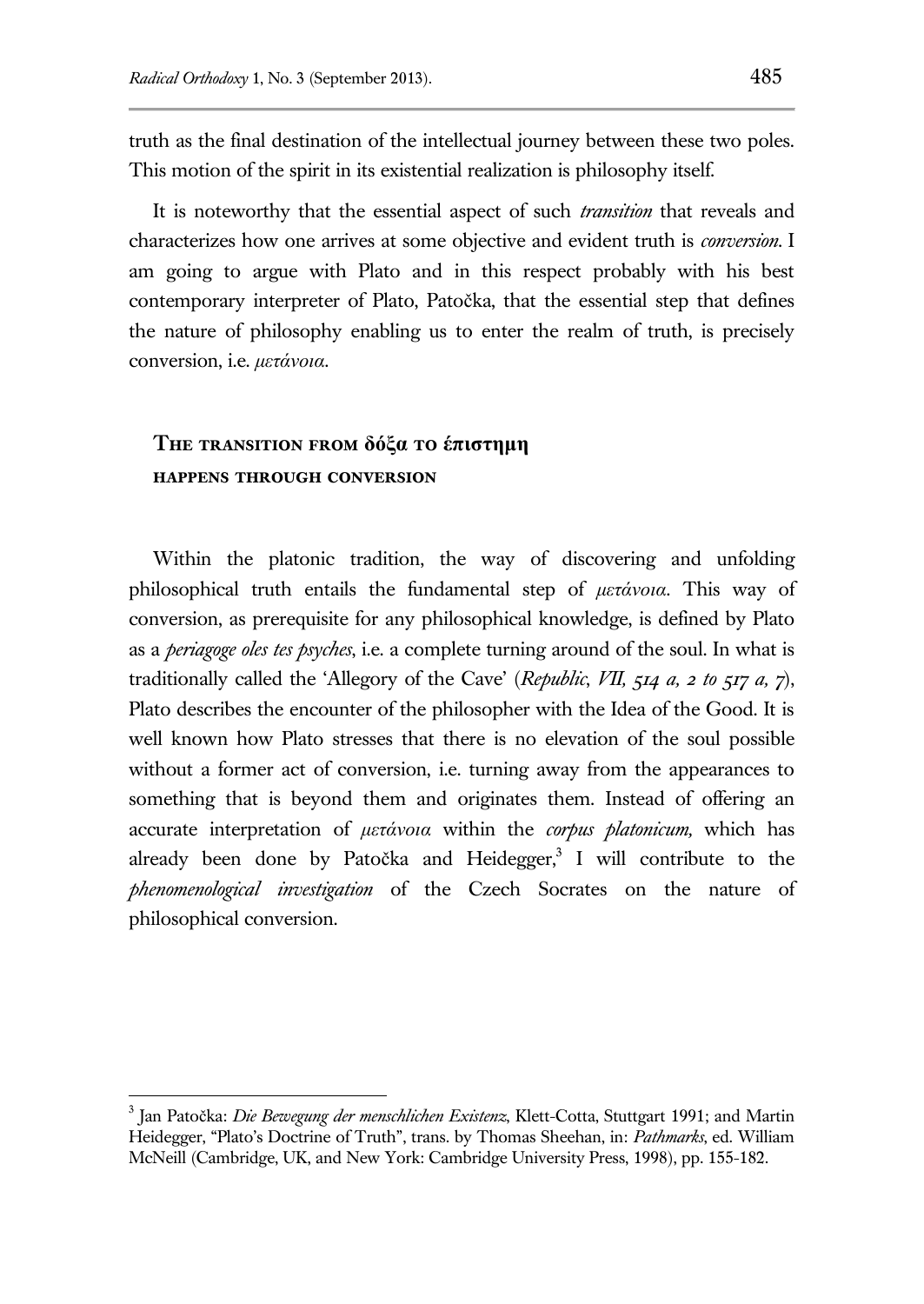#### **What is philosophical conversion?**

In order to characterize *μετάνοια (metanoia)*, one has to ask at least three basic questions. The first concerns the starting point of conversion (from whence?), the second describes the destination (where to?) and the third illuminates the specific mode of occurrence.

*Some fundamental aspects of 'natural attitude'* <sup>4</sup>

The 'from whence' of the conversion can be designated by the Husserlian expression: *natural attitude*<sup>5</sup>. It is appropriate to name it thus, for we naturally have this attitude without any special intellectual or spiritual effort. The natural attitude as a basic disposition characterizes our everyday awareness of the world around us such as our preoccupation with ourselves and others. It transmits the reality we commonly refer to when speeking or acting in the life-world (*Lebenswelt*), it is what we presume to be 'there' for us and we presume it will function as such. Husserl is certainly right in this sense to specify it as *prescientific* and *pre-philosophical* attitude. It does not exclude, however, either scientific interest or philosophical openness but rather paves the way for a deeper and more accurate questioning, thus transmitting the most basic features of reality.

Further, it is appropriate to talk about an *attitude* here, for this 'natural attitude' is neither an act nor a characteristic of the object or subject.<sup>6</sup> It is a type

<sup>4</sup> I intend here to develop further some of Patočka's ideas explained in Jan Patočka: *Die Bewegung der menschlichen Existenz* (Stuttgart: Klett-Cotta, 1991) and Jan Patočka, *Plato and Europe*, trans. Petr Lom, (Stanford, CA: Stanford University Press, 2002) and Jan Patočka, *Heretical Essays in the Philosophy of History*, trans. Erazim Kohák, ed. James Dodd (Chicago: Open Court Publishing, 1996).

<sup>5</sup> Husserl explain this notion in his work *Ideas* (1913), and developed it later up to his last work *The Crisis of European Sciences and Transcendental Phenomenology* (1936/54) where it became a key concept for his complex idea of 'life-world'.

<sup>&</sup>lt;sup>6</sup> Pfänder gives the following essential characteristics of any 'Gesinnung' (attitude): First of all, a 'Gesinnung' is wedged in between the subject and the object. It is a property of neither the subject nor the object, but rather is that which bridges the psychic distance between the two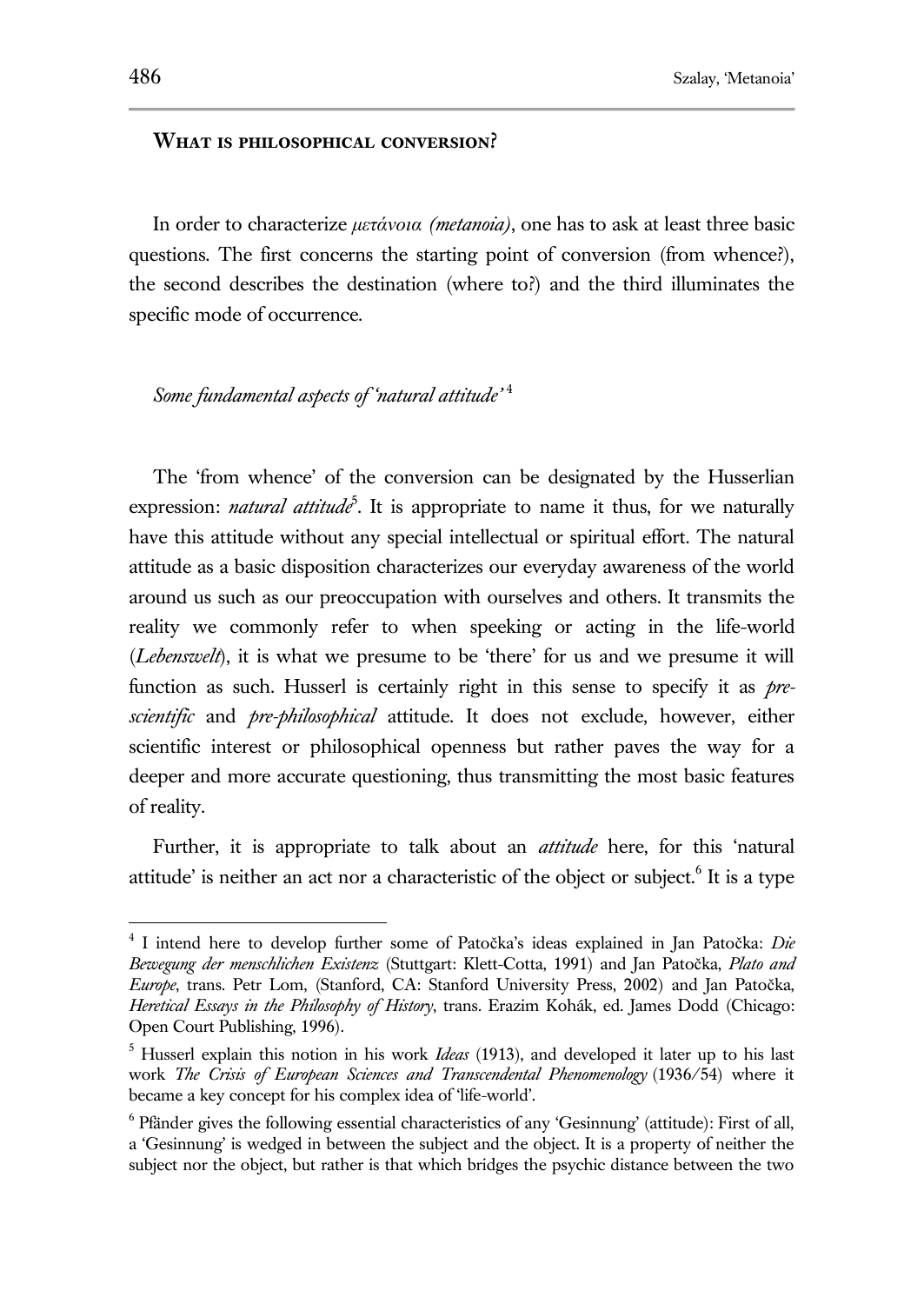$\overline{a}$ 

of openness, an inner disposition towards reality that enables the subject to see the object as it reveals itself. But the natural attitude as such is undetermined to the extent that it depends on (i) the nature of the object and (ii) the characteristics of the subject according to which the subject and object spontaneously relate in the moment of encounter. The natural attitude is thus not unconscious, though it is certainly spontaneous and unreflexive, i.e. it does not appear *thematically* as such for the consciousness but rather is the background for every thematic appearance of the phenomenon.

The natural attitude can be best characterized with respect to temporality. The conscious flux as the natural experience of time passing is constitutive of the meaning of anything, that is, it is the original givenness of consciousness. Whatever we perceive through the natural attitude becomes meaningful on a horizon formed by complex and spontaneous *expectations based on past experiences*. These expectations build a complex network of correlated meaning-unities (*Sinnzusammenhang*).

It is important to see, however, that –although not to the same extend– the meaning of each and every phenomenon transcends this pre-given natural horizon both by existence and by being-in-this-way. Especially if something is perceived in the way that Plato calls θαυμάζειν (wondering) –an act considered the origin of philosophy– it reveals itself on its own and thus calls for a break through to this preliminary and transient 'natural meaning-horizon': with its radiant *presence* it compels us to think. Its superabundant meaning refers beyond itself and thus opens up a horizon of interpretation.

Whatever comes to be considered *in itself*, not only as mere *datum* but also as meaningful *donum*<sup>7</sup> -- in its reality as  $gif$  - opens a window on a distinct and

poles. This does not mean that I cannot properly be said to be 'benevolent towards the other person'; it means rather that this benevolence is by no means my own creation, a mere idea, phantasm, or product of my mind that is independent of the reality and nature of the object to which the 'Gesinnung' refers. This objective character of the 'Gesinnung' is of essential importance for comprehending the appeal of the other person to be affirmed in herself and for her own sake. See in: Alexander Pfänder: *Zur Psychologie der Gesinnungen,* Jahrbuch für Philosopie und phänomenologische Forschung*,* Vol. III. Niemeyer, Halle 1916*; see also:*  Mariano Crespo: "Esbozo de una fenomenología de las disposiciones de ánimo", in: *Dialogo Filosófico*, no. 68, (Mayo/Agosto 2007).

<sup>7</sup> There is a remarkable connection between the distinction made between *datum* (mere givenness, self-revelation of the thing in its manifold appearances) and *donum* (the thing in its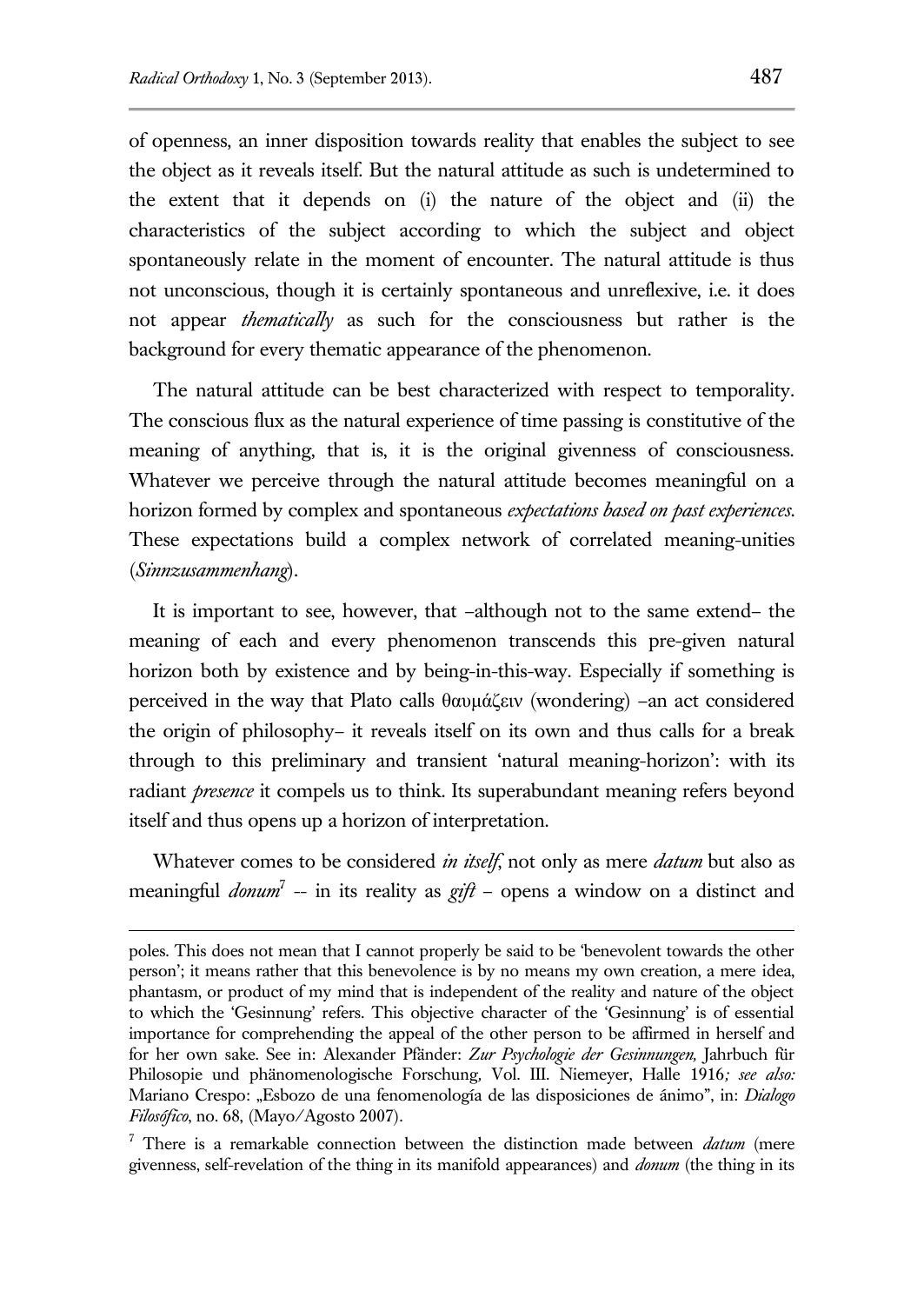more fundamental correlation of meaning-unities (*Sinnzusammenhang*), of a deeper subsistent reality than we previously perceived through the natural attitude.

## **The 'break through'**

*The natural attitude versus philosophical attitude* 

Let us first consider then the question of *how the realm of the natural attitude in general relates to the realm of the philosophical attitude!* There are two basic alternatives that here deserve attention: *fundamental separation* or *fundamental unity*. In opposition to what I consider the tragic failure of mainstream (post)modern philosophy that clearly opts for an increasing separation, I am going to argue for the basic unity of the philosophical and natural realm<sup>8</sup>.

First of all, it is undoubtedly the same person who acts in the world within the natural attitude, and who experiences the change of attitude (partially undergoing it and partially executing it) in order to dwell within the realm of philosophical truth, immersed in contemplation. The organic unity between, on the one hand, the philosopher as member of the *polis*, and, on the other, the thinker or theoretician, has always been considered the criterion for the authenticity of philosophical claims.

Secondly, metaphysical reflections *in stricto sensu* would come to their end by thinking that the object revealed through the *natural attitude* is ontologically speaking not identical with the object perceived through the philosophical

gift-character, revealing the Giver beyond being) and the Aristotelian distinction in its revised and Christianized form by Saint Thomas between *actus essendi* and *essence*. See: *In I Sent*., 8, 1, 1, c; 8, 4, 2, ad 2; 8, 5, 2, c; and in: *In III Sent*., 11, 1, 2, ad 2; and in: *De Veritate*, 1, 1, c; 1,1, ad 1; 1, 1, ad sc 3; 10, 8, ad 13; and in: *Summa Theologiae*, I, 3, 4, ad 2; *De Potentia*, 7, 2, ad 1; *Quaestiones Quodlibetales*, 9, 4, 1, c; *In Metaphysicorum*, 4, 2, No. 6; *In De Hebdomadibus*, 2.

 $8^{\circ}$  This division between the natural and supernatural (philosophical or theological) is the origin of 'comportmentalisation' or the fragmentation of knowledge that is accepted and affirmed in postmodern times as a natural state within the 'development of spirit' after the 'obvious' failure of any encompassing and overreaching story or system of philosophy proposed by modernity.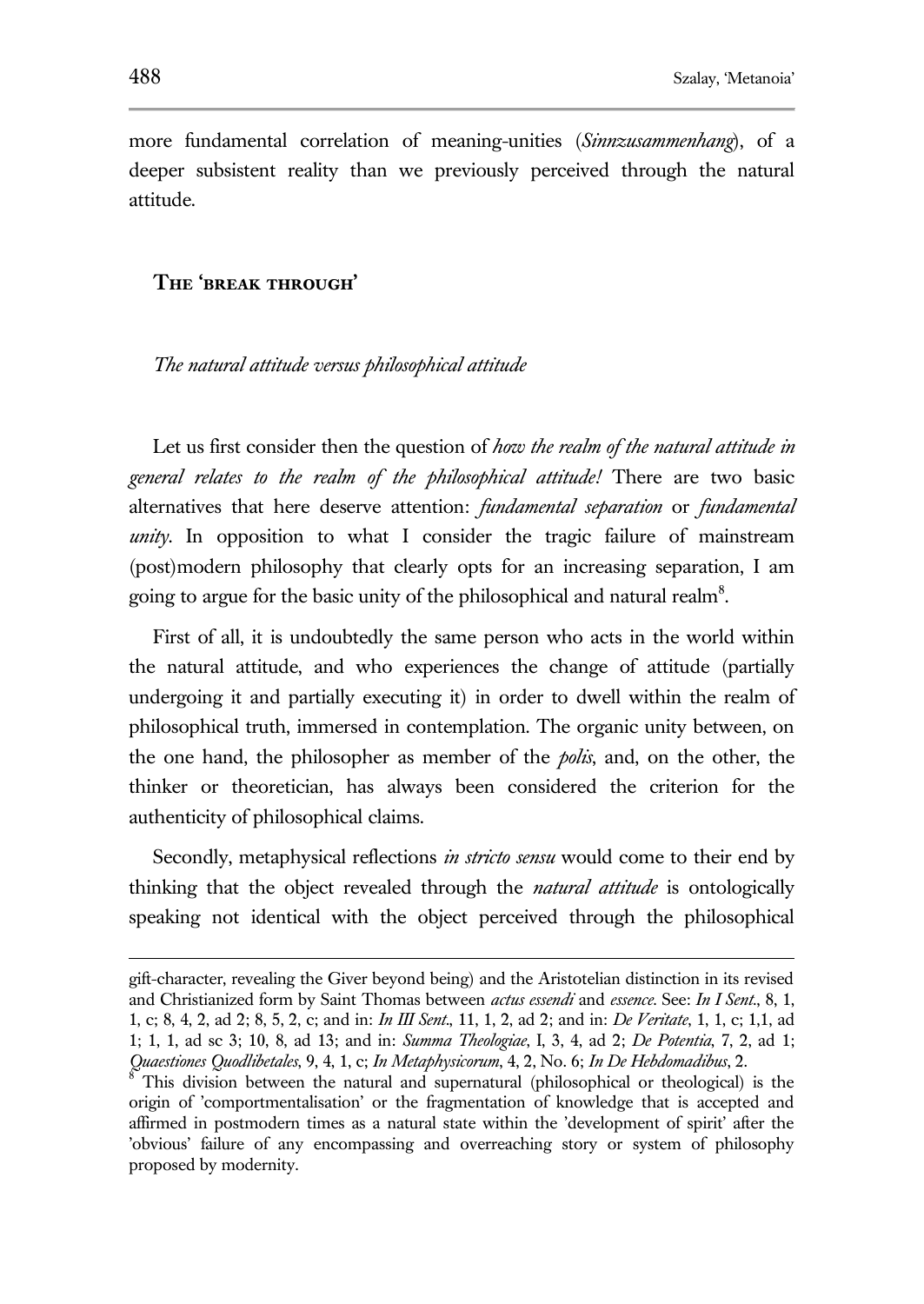attitude. The phenomena always appear revealing (even if in a certain way also hiding) the *noumenon*, the *thing in itself* of which it is an appearance. Whatever clear philosophical insight we might arrive at, it is also valid for the whole realm given through the natural attitude. Moreover, the evidence we obtain by intuition and unfold dialectically is confirmed and verified through experiences within the natural world. If it were otherwise, if our everyday experiences contradicted these philosophical insights, or if it were not only subjectively difficult but also objectively impossible to live a life according to these truths, one would have good reason to doubt whether one could rightly and fully grasp and truthfully interpret what these intuitions really communicated. We have not only to grasp and comprehend philosophically relevant truth; the additional necessary act is well expressed by the German term 'nachvollziehen': truly *retrace* some insight to its origin and *work out* in a reflective manner each step of the way from the original givenness within experience to the ultimate conclusion (on the nature of being and even beyond being) it gave rise to.

The same strong correlation between the *natural* and the *philosophical realm* is manifested from the point of view of the natural world since nothing other than true experience can be the legitimate starting point of philosophical reflection. Even in the case of necessarily essential and highly intelligible phenomena that most of philosophy (and especially metaphysics) is concerned with, it is necessary to have at least one such-being-experience (*Soseinserfahrung*)<sup>9</sup> in which the essence in question is given to consciousness. Without such experiences, philosophy deteriorates to groundless speculation in which nothing that really matters is at stake. This complex relationship between the *natural* and *philosophical* realms of reality could be summarized in the following claim: The *natural attitude* is the existential fundament for the *philosophical attitude* for it gives rise to reflection that intends to trace back appearances to their ultimate origin (*ergründen*). Meanwhile, ontologically speaking, the philosophically accessible reality is the very fundament of the realm of 'reality' (*Realität* as opposed to *Wirklichkeit*) that is revealed for the natural attitude.

<sup>9</sup> See Dietrich von Hildebrand in: *What is Philosophy?* (Berlin: Junker und Dünnhaupt, 1940). 3. Aufl. 1944. 4. Aufl. Athenäum-Verlag, Bonn 1950, and Adolf Reinach "Concerning Phenomenology", translated by Derek Kelly, titled "What Is Phenomenology," appeared in: *The Philosophical Forum*, Vol. I, no. 2 (New Series) (Winter 1968): 234-256.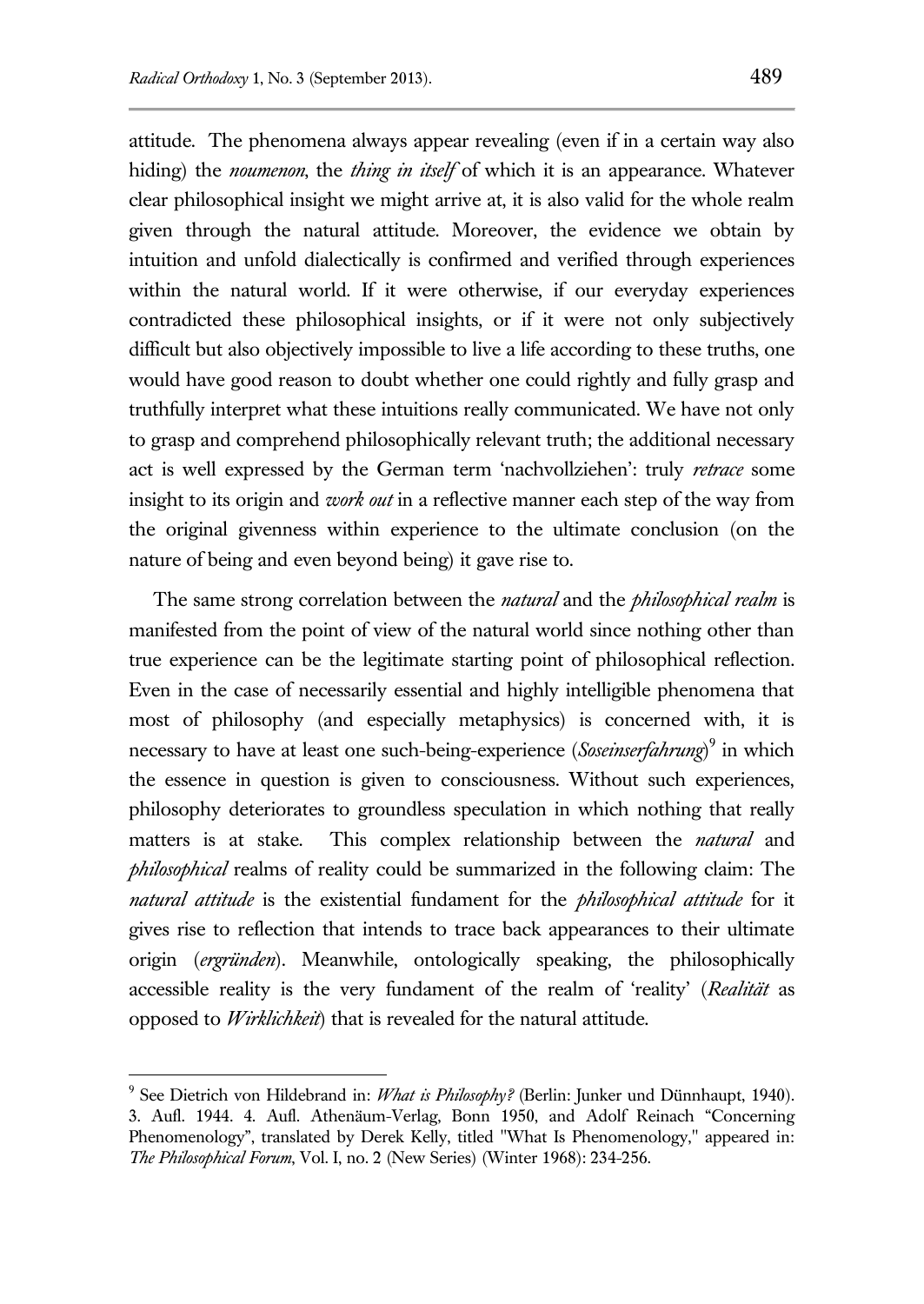We can draw some preliminary conclusions from these arguments concerning the nature of conversion: The transition **from** one realm to the other is in accordance to this inner fundamental unity of appearance (*Erscheinung*) and thing in itself (*Ding an sich*). Conversion, however radical its actual form might be, does not signify any withdrawal or suspension of the natural affirmation concerning the realm of reality (*Realität*) as experienced through the natural attitude. Conversion might rather be characterized as a transition (*Übergang*) that acknowledges at least the partial validity of reality-sphere (*Realität*) as immediate givenness by precisely revealing the 'whole of reality'<sup>10</sup> (*Wirklichkeit*) that is both a fundament and the sustaining background-context (*Sinnzusammenhang*) for every appearance perceived by the natural attitude.

Philosophical conversion is therefore not so much manifested in *turning away* from something but rather in *turning to* the 'whole of reality' (*Wirklichkeit*), to reality as it is fully revealed to us when looked at with the radical openness that characterizes the philosophical attitude.

#### *The temporal structure of the 'break through'*

The distinguishing aspect of the experience called 'philosophical conversion' is doubtless its *temporal structure*. Husserl's suggestion is that through a radical *transcendental epoché* we bracket the real existence of phenomena in order to focus on the process by which their meaning is constituted within the conscious realm. This step, which has been sufficiently criticized, should be done at once for there are no intermediate steps necessary to disentangle every hidden meaning of the phenomenon in question. Husserl's aim was to acquire a perspective that allows us to trace back the process of constitution to its point of origin, i.e. to what is originally given. According to the German thinker, by

<sup>&</sup>lt;sup>10</sup> I use the expression 'the whole of reality' similar to the term 'the whole life'. I do not refer to reality as to the totality of being but rather as what is real in its most intense form. As human being we don't have any experience of the totality of being that is an artifical and very dangerous concept whenever taken for real. But one certainly experiences reality when something overcomes us and surpises us in a way that its meaning is unshakably solide against any attempt of subjective interpretation. These particular experiences (from tragedy to sublime beauty) reveal something significant beyond the actual content, something about the nature of being as such, and thus about 'the whole of reality'.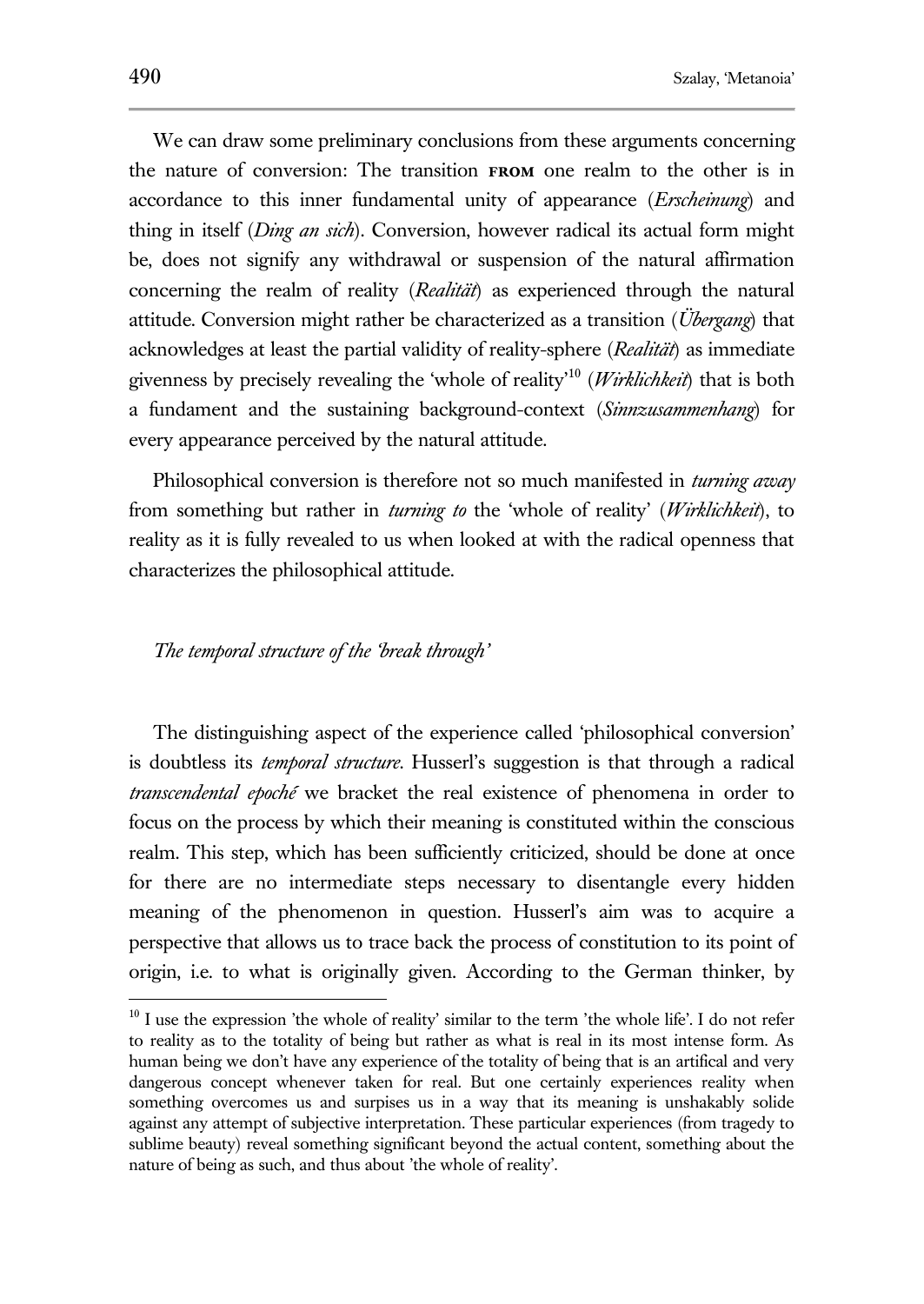'prescinding from real existence', one can shift the focus from the 'whatness' (*Washeit*) of the given thing to the question of 'how this phenomenon is given to us'. This step might lead us back to the unconstituted core or essence of the phenomenon: to the *thing in itself*.

It is true that the change of attitude cannot be executed in any other way but in one swoop (*mit einem Schlag*) as Husserl suggests, but not because it is necessary to bracket at once the whole sphere of real existence. The right methodological step is not so much the exclusion of certain aspects (like real existence), but rather the penetration into what is real, i.e. objectively given. By the mere suspension of belief in the real character of things, one might even miss the most important aspect of their meaning. There are phenomena namely in case of which real existence belongs essentially to their nature (such is the case of God for example). *The radical change of attitude should rather be understood as a response to what is revealed by and in the experience of the real nature of the given phenomenon*. Thereby one changes the focus from the actual experience as such (*Erlebnis*) to what is given through it (*Erlebnisbestand*). Hereby one also shifts one's interest in a radical way from considerations of what the given thing means subjectively, to what it is in itself.

Husserl rightly sees that the philosophical attitude implies a certain new beginning within the conscious flow of time. The question here is how the new beginning (break through) occurs in this spontaneous constitution of time that Husserl describes as a complex unity of *retention* and *protention<sup>n</sup>*. Husserl's argument implies that it is the act of the subject's will that marks the new beginning, when he changes his attitude. His explanation leaves open, however, why someone would all of sudden act like this. There must be a clear and considerable motivation co-present with consciousness that compels this act. It seems to me that such a motivation cannot be anything but the very transcendent encounter of consciousness with a subject-matter that –whenever its original and objective sense is perceived and acknowledged(!) beyond the mere meaning *for* the experiencing self– it originates a process in consciousness. Contrary to Husserl's view it seems that this process leads to a change in

<sup>11</sup> See Husserl: *On the Phenomenology of the Consciousness of Internal Time [Zur Phänomenologie des inneren Zeitbewusstseins]*, translated by John Barnett Brough (Dodrecht/Boston/London: Kluwer Academic Publishers, 1980).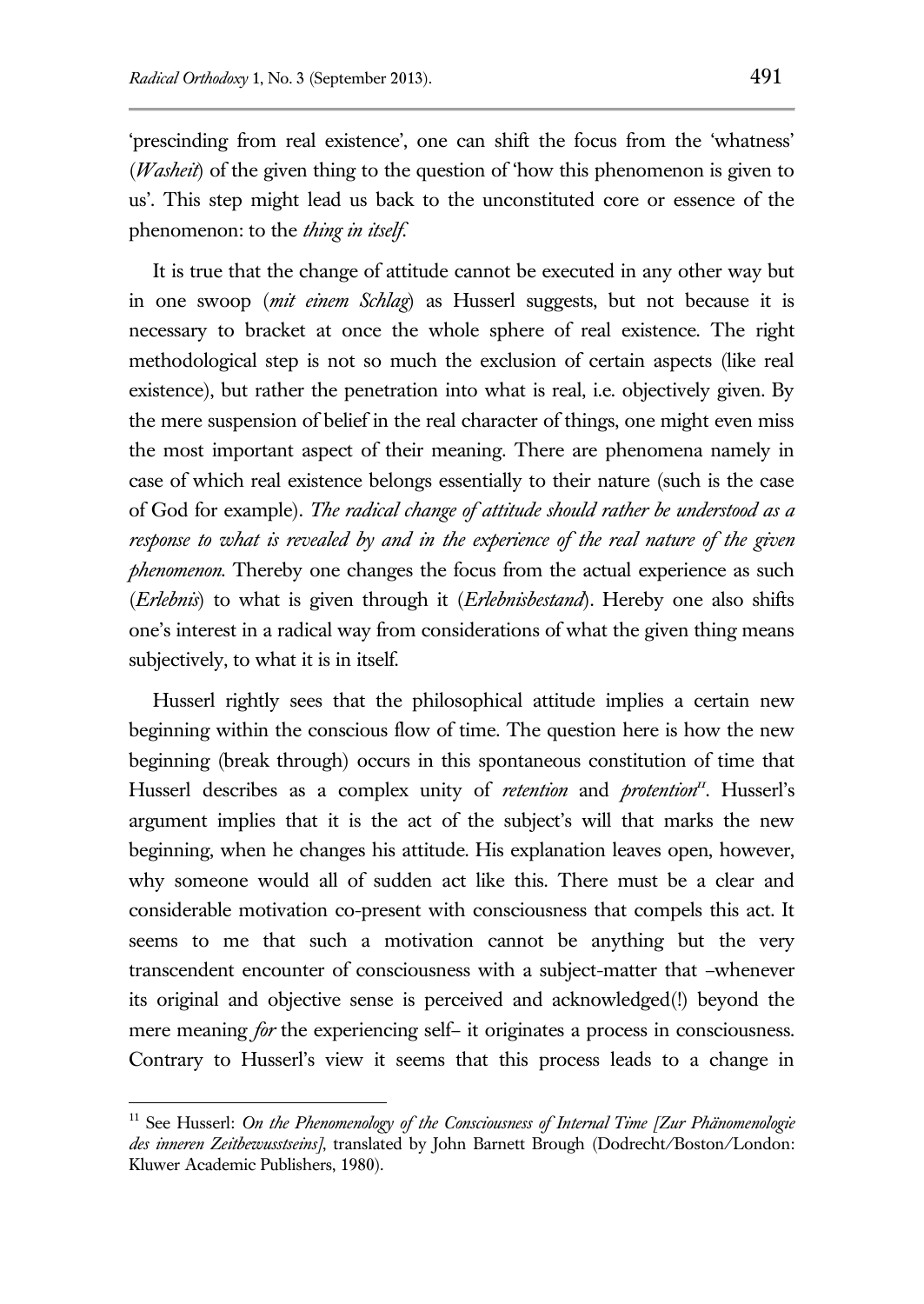attitude, not so much as a fruit of meaning that is consciously constituted, but rather as a discovery of the intrinsic meaning of the thing in itself as it is revealed beyond all expectation and conscious constitution.

Therefore, we can conclude that the first steps at the origin of philosophy, and thus of phenomenological investigation faithful to the principle of principles,<sup>12</sup> does not consists primarily in a volitional act of the subject who changes his fundamental attitude. For the subject's act is rather a consequence, or better a response to the 'self-revelation' of the phenomenon. It is exactly the unconstituted, i.e. the new and original sense of the phenomenon that is given as insight that prompts a subjective change of attitude, whenever the subject so allows for this transformation. Thus, every real philosophical insight comprises an unexpected future, a promise of a more fundamental meaning that needs to be explored philosophically and fulfilled existentially. Every intuition into objective reality transmits to consciousness a full presence that foreshadows a future that implies an inexhaustible abundance of meaning. The content of intuition appears always as kind of 'pretaste', as a gift in advance rather than the full meaning of what is there to be comprehended. The very givenness is not a mere presence in the sense of something that is now in this specific moment as it is for the sight, valid. The 'full presence' of givenness goes beyond the analytic concept of temporality consisting of an unlimited chain of 'right now'.

The specific intensity of time-consciousness characteristic of every real discovery of transcendent meaning generates thus *new* expectations, while –on the other hand– it also radically corrects future expectations that stem from the past-comprehension of reality. The intuition's incomprehensible abundance of meaning serves at the same time as a new criterion for the evaluation of lived past experiences: it provokes reflection and revision of former experiences appointing to a more profound layer of meaning.

<sup>&</sup>lt;sup>12</sup> In the § 24 of the *Ideen I* Husserl elaborates the fundamental idea of philosophical investigation and calls it the 'principle of all principles',....principle of all principles: that every originally presentive intuition is a legitimizing source of cognition, that everything originally (so to speak in its personal "actuality") offered to us in "intuition" is to be accepted simply as what it is presented as being, but also only within the limits in which it is presented there. We see indeed that each <theory> can only again draw its truth itself from originary data" (Hua III/1, 51, 1:9).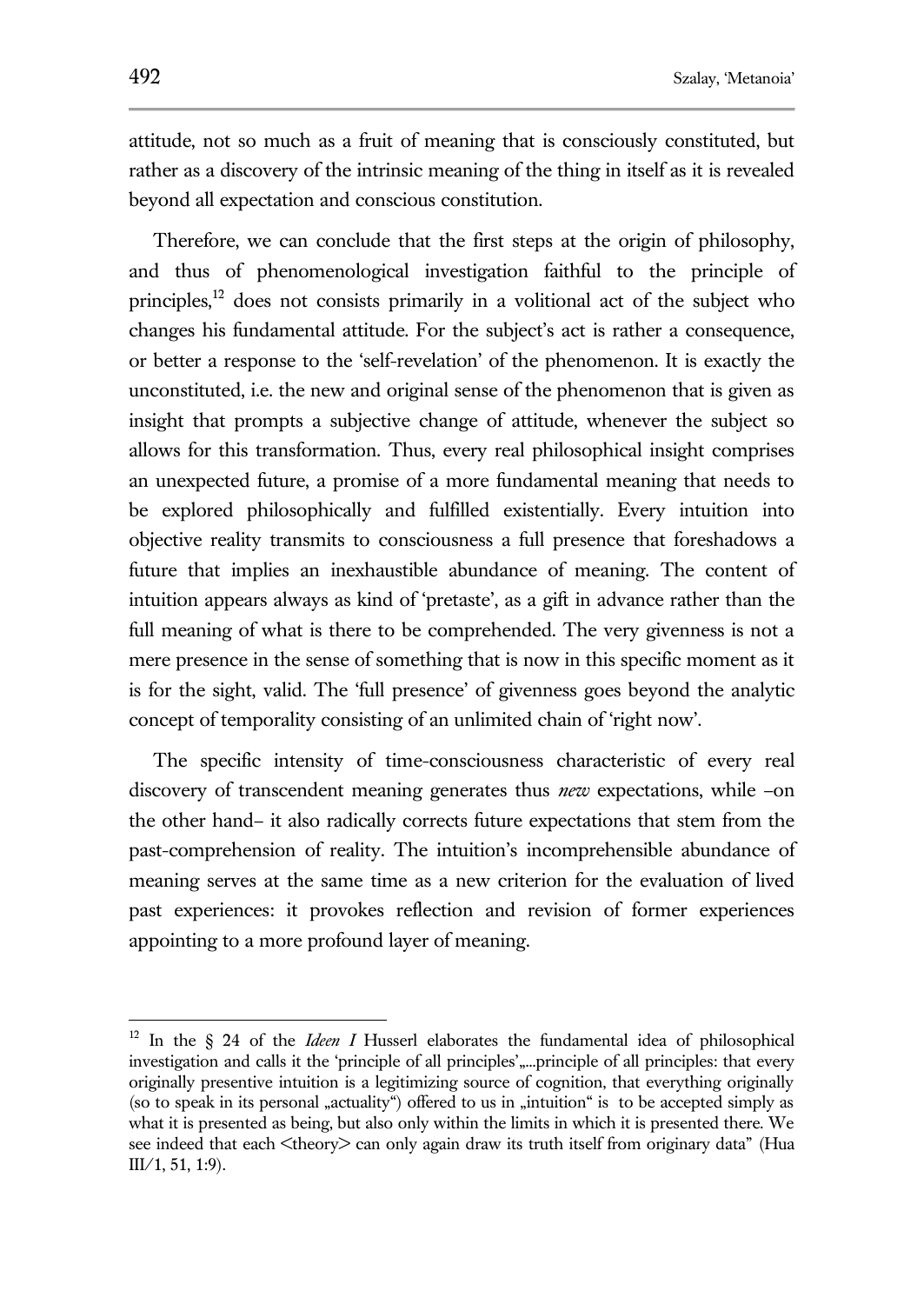#### *Volitional act or mere event?*

 $\overline{a}$ 

These reflections on the origin of philosophy bring us to the difficulty of delineating *in what respect exactly philosophical conversion is a willed act and in what sense it is an event.* If one considers it –as Husserl has done in my view– as a purely voluntary act, this runs the risk of committing the mistake by implication that I criticized above, for it qualifies the realm of philosophy as something separate from the life-world (*Lebenswelt*). I argued above that the transition does not depend only and exclusively, and not even pimarily on human will. There is rather a natural motion of human soul and therefore of the intellect –as Max Scheler<sup>13</sup> calls it an "upsurge" (*Aufschwung*) by which it elevates from the lower and more superficial aspects of reality (*Realität*) to the higher and more universal aspects of reality (*Wirklichkeit*) in the full sense. It is to underline that by doing so the soul is lead, inspired and motivated by the very revelation of things themselves! The voluntary act of transition therefore is based on and conditioned by the previous recognition of what appears over and beyond the actual horizon of meaning constituted by the subject (transcendental ego).

Thus, what *subjectively and existentially* manifests itself as an 'experience of break through' (*Umbruch*) into the new realm of 'the whole of reality' (*Wirklichkeit*) when the intellect penetrates into the transcendent dimensions of the intrinsic meaning (*Sinn*) of a given phenomenon, *objectively* speaking is a guided transition (*Überleitung*). Every single step of advancing within the realm of philosophy, thus even the initiating one of changing the fundamental attitude towards reality (*μετάνοια*), has a precondition: the previous revelation or manifestation of some *unconstituted* aspects of reality. These aspects are beyond the horizon of meaning that is provided by natural attitude through which the subject initially approached reality.

<sup>&</sup>lt;sup>13</sup> See Max Scheler, "Vom Wesen der Philosophie. Der philosophische Aufschwung und die moralischen Vorbedingungen". In: "Vom Wesen der Philosophie. Der philosophische Aufschwung und die moralischen Vorbedingungen" (Bern und München: Franke Verlag, 1968), p. 63-97.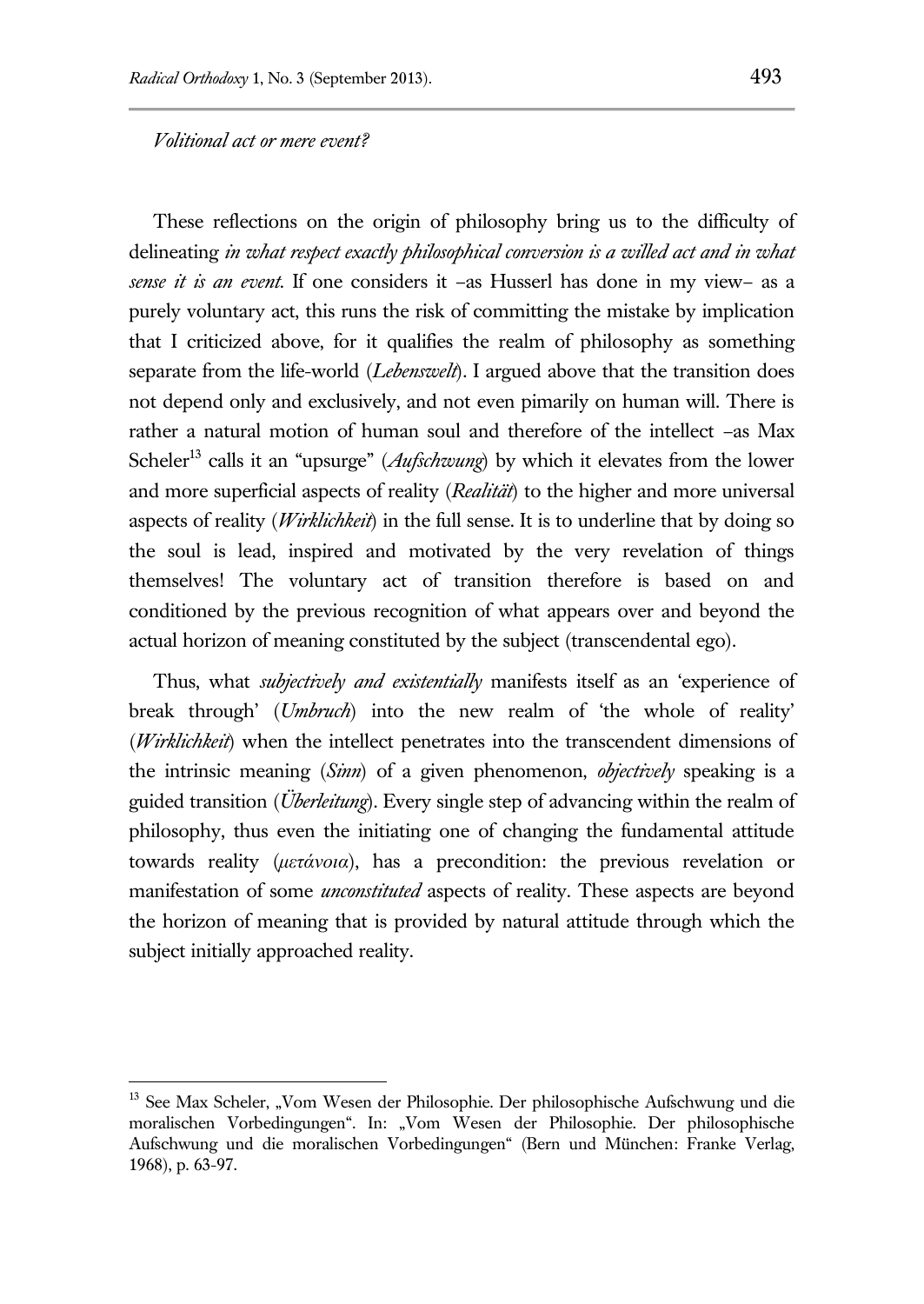#### **The realm of reality to which philosophy turns to**

Let us turn now to the question of how to characterize the 'realm of reality' to which one turns in gratitude through philosophical conversion! Even if our description is rather schematic, there is one essential point that needs to be analysed carefully: is it the idea of the Good –as Plato argues– or is rather it the idea of the True that structures the whole of reality and thus should be the cornerstone of wisdom? Before dealing with this fundamental issue, let us underline the fact that to attribute a distinguished role to the idea of the Good does not in any way put into question the transcendental unity of *goodness, truth and beauty*! The acceptance of their unity, however, does not exclude that these transcendental, being nevertheless distinct, have different functions and relevance within the experience of conversion. Probably the most important argument concerning the primordial role of the idea of the Good in philosophical conversion consists precisely in the experience of truth, for whatever one discovers as true it is never morally, emotionally and even spiritually neutral. Whatever is given through experience and has the potential to lead the philosopher to conversion, is given in a concrete life-world context in which the philosopher's natural preoccupation concerns some kind of good. All philosophical thinking starts as reflection; reflection is going back to some kind of concrete experience of consciousness that has to be elaborated, or investigated along the lines of a particular question that needs to be clarified. The philosopher, previous to his philosophical interest, has already had to recognize and affirm in a responsive manner a particular value appearing to  $\lim^{14}$ . His philosophical investigation is always already motivated by the concrete

<sup>&</sup>lt;sup>14</sup> See especially the brilliant interpretation of Saint Thomas' idea on how one gets affected through grasping the *ratio boni* in Rafael Tomas Caldera, La primera captación intelectual, IDEA, Caracas 1988, pp. 68-73. Perhaps the most relevant text here is II *Contra Gentiles* 55: "Utroque autem modo inest rebus naturale desiderium essendi: cuius signum est quia et ea quae cognitione carent, resistunt corrumpentibus secundum virtutem suorum principiorum naturalium; et ea quae cognitionem habent, resistunt eisdem secundum modum suae cognitionis". Thus one desire things and persons that are distict from us as well as one desires one's own existence and integrity as it is manifested in the fact that everything gets opposed to its corruption.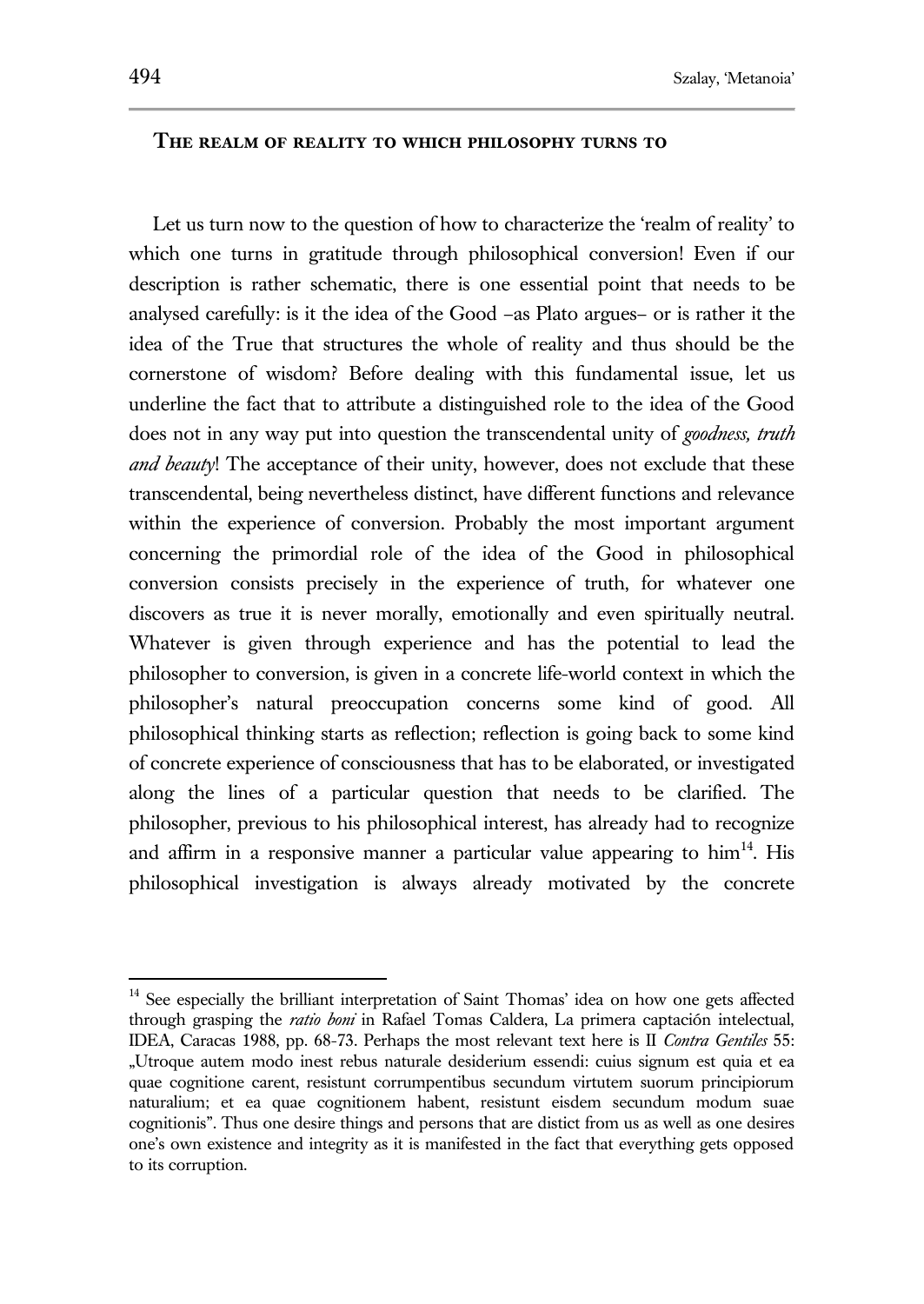manifestation of a value that he recognized as an objective and immediate call that requires a response (*Wertantwort*<sup>15</sup>).

Philosophical reflection at its culmination, i.e. when it considers reality as such, is confronted with the idea of the Good (*Summum bonum*<sup>16</sup>) rather than with mere particular goods thematically present for consciousness. Philosophical conversion as such thus manifests itself precisely in turning to the idea of Good revealed through and by particular concepts of goods as they appear on the meaning-horizon that is determined by both the subject and the existential situation this subject is involved in. Indeed, all concepts of value (good) open a window and give access by their concrete manifestation to their own common source, to their real origin that is the Good itself. The philosopher's task consists therefore in deepening experience in reflective and systematic manner in order to find a way (*μέθοδος*) that reveals and makes it possible to grasp what exactly one can regard as the origin of the good or goods that are thematized within the given experience.

Moreover, the philosopher is not only called upon to unfold philosophical insights but also to fully realize them in every dimension of life. Existentially speaking, every particular recognition of the idea of the Good means the appearance of the new criterion of truth in the sense of accepting a *new principle of action*. Therefore, philosophical conversion is not a singular event that is isolated for its outstanding character, but on the contrary, it is the originary experience that allows us to look at the infinite exuberance of reality with a (also conceptually) radically refined vision, for it is concerned with the fundaments of everything that is.

There are three dimensions of reality that one can distinguish as they are deployed as the consequence of philosophical conversion. These dimensions are spheres of reality in which philosophical insights concerning the idea of the Good (τοῦ ἀγαθοῦ ἰδέαν) are called to be realized. It is important to state that, notwithstanding their difference, they are essentially united with each other. The three dimensions are the following: a) the ontological vision that leads to a systematic and methodologically strict explanation of reality as it truly exists; b)

<sup>&</sup>lt;sup>15</sup> See especially Dietrich von Hildebrand, *The Essence of Love* [Das Wesen der Liebe], trans. John F. Crosby (Big Bend: Augustine Press, 2009).

<sup>16</sup> See especially Saint Augustin, *De natura boni*.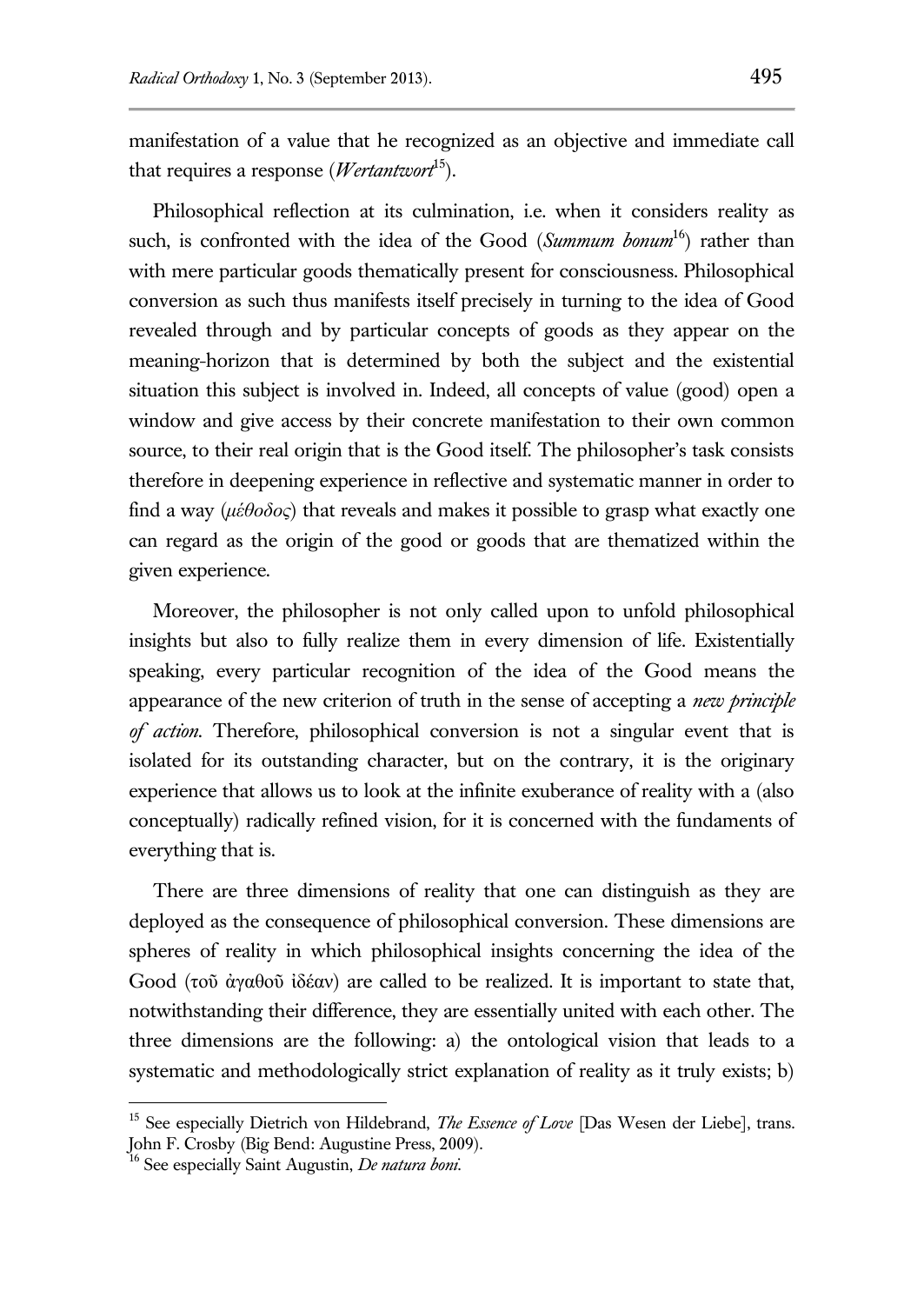the elaboration of the concrete realization of the insights into the idea of the Good concerning the concrete community in which the philosopher finds himself; c) consequences of the insights concerning what Plato and following him Patočka calls the *care for the soul*.

#### **The new ontological vision**

The first and most fundamental dimension of philosophical conversion is the articulation of this new relationship to the entire reality that appears when the idea of the Good, source of all goodness and value that is present in reality is acknowledged. In order to be a philosophical 'prise de conscience' there must be at least three distinctive features: it has to be systematic, methodologically rigorous and argumentative. There is a fourth feature that deserves special mention and that has been mentioned before: it has to be centred on the idea of the Good and therefore has to be truthful. But, if it is exclusively centred on what is considered true, it runs the risk of becoming a rigid system of truthclaims describing a static vision of the world. Patočka mentions the example of Democritus as opposed to Plato<sup>17</sup>, but one could think, among others, of the Hegelian system in opposition to which Kierkegaard developed his criticism. Giving primacy to the 'idea of the True' and leaving thereby aside the 'idea of the Good', is especially tempting for every philosophy that conceives itself as fruit of the *autonomous* human intellect. This leads namely either to a lifeless system of truth-claims that consider themselves complete and closed or –in a no less problematic way– it leads to an open system that is continuously progressing towards a more encompassing knowledge of the world. In contrast, the preoccupation of real wisdom guided by the idea of the Good culminates in a vision that focuses on the 'genealogy of truth', tracing it back to the original givenness of the phenomenon in question. Whenever there is a recognized manifestation of original givenness it leads to some kind of a conversion and thus

<sup>&</sup>lt;sup>17</sup> Jan Patočka, *Plato and Europe*, trans. Petr Lom (Stanford, CA: Stanford University Press, 2002).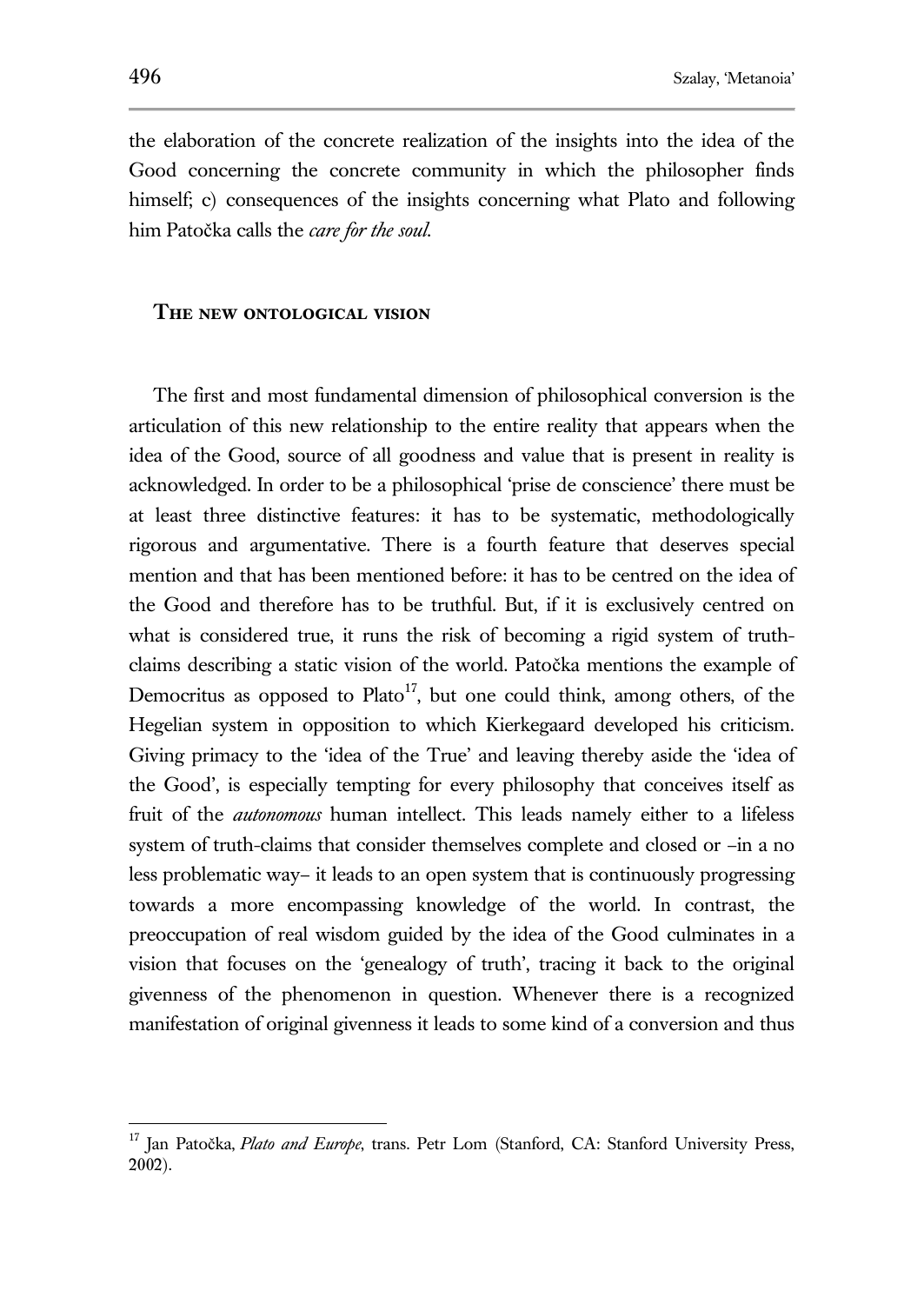marks a new beginning of all-encompassing knowledge directed to the principles of being, i.e. wisdom. This is the profound meaning of a *philosophia perennis<sup>18</sup>* .

The pertinent question within this approach to wisdom is not exclusively 'what is true?', but rather 'how does truth get revealed, how does it occur and come to the fore *by the affirmation of the good* that is appealingly revealing itself?' The special type of philosophy that the encounter with the 'idea of the Good' originates, is naturally more concerned in this sense with the very *φαίνεσθαι (phainesthai*) than about the *phainomenon*; it is thus more centred on *Werden* (becoming) than on *Sein* (being). It implies namely a whole process of 'transfiguration' of the perceived 'reality' (*Realität*) when considered in relation to the idea of the Good. Plato's metaphor of the Sun that illumines everything that is is very telling in this respect. Instead of being concentrated on the mere conceptual structure of the phenomenon, the consideration that includes its essential and original relation to the idea of the Good (*Wesenheit*, essentiality) allows the philosopher to unfold of how actually the revelation *(phainesthai*) of the phenomenon transforms his relation to his community (point *b*) and his own soul (point *c*). Let us turn then to these two dimensions!

#### **The revival of the relation to the polis**

 $\overline{a}$ 

Contemporary philosophy seems to have two unquestioned presuppositions that are related to one another. One concerns the nature of philosophical knowledge, the other the mode of its acquisition. The reduced concept of wisdom as a mere outstanding knowledge of some specific fields of culture implies that the process of becoming a philosopher is fundamentally a lonesome business and a mere intellectual endeavour; if there is any need of community in becoming a 'philosopher' (i.e. a specialist in some area of university-philosophy) it serves merely as an intellectually stimulating environment.

<sup>18</sup> See on this term especially: Hans Urs von Balthasar: *Von den Aufgaben der katholischen Philosophie in der Zeit* (Freiburg i. Brsg: Johannes Verlag Einsiedeln, 1998) and Balduin Schwarz: *Ewige Philosophie. Gesetz und Freiheit in der Geistesgeschichte,* introduced by Josef Seifert (Siegburg: Schmitt Verlag, 2000).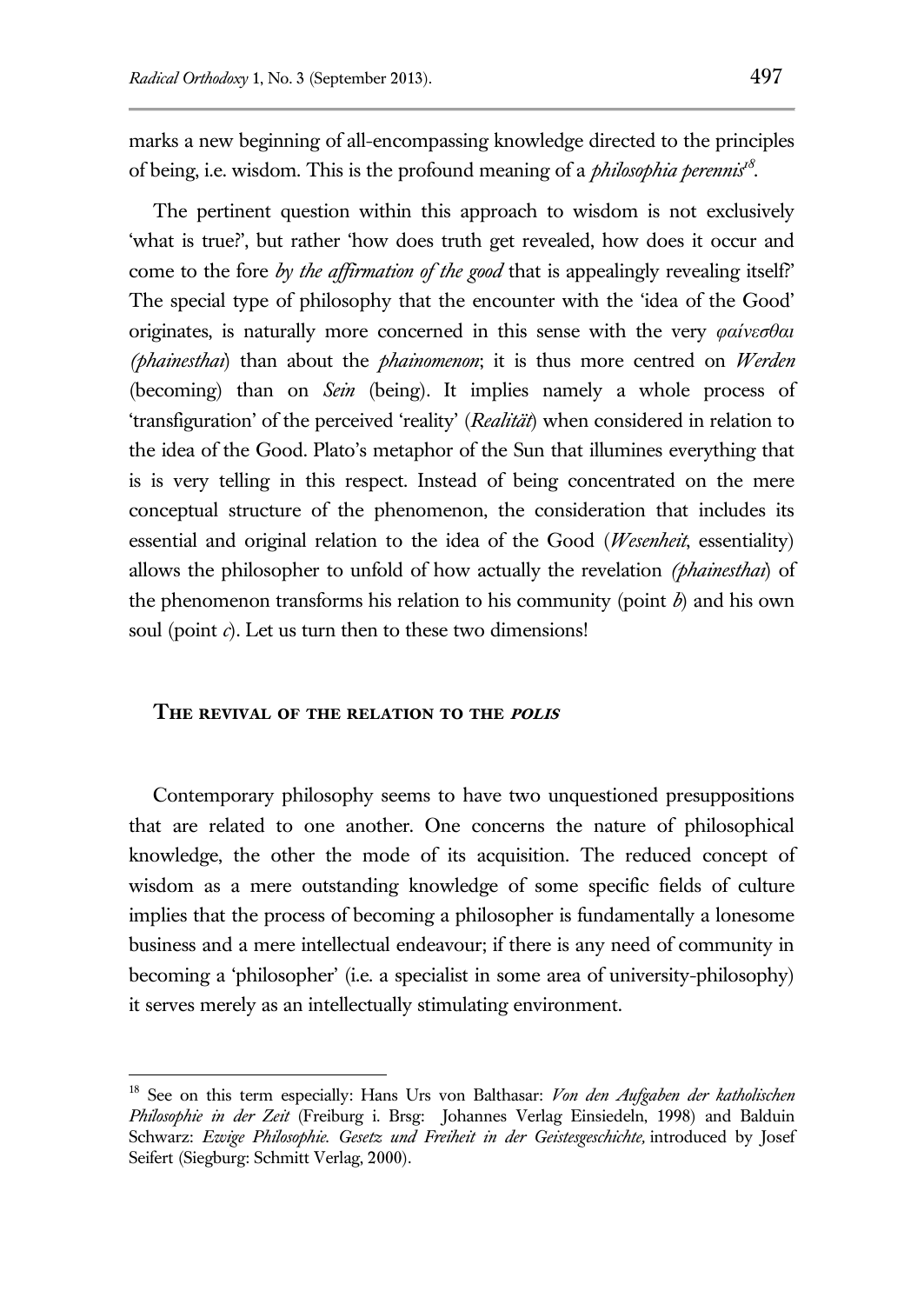For Plato and following his footsteps for classical philosophy in general, very much on the contrary to this, real wisdom only comes to be unfolded within the loving community of likeminded friends. According to Plato's view that is most clearly expressed in *The Seventh Letter<sup>19</sup>*, it is precisely the shared and virtuous, i.e. the examined life that prompts, inspires and enables the members of the community to philosophical reflection. What Plato means by philosophical reflection in this context is directed to examine and to investigate the *ultimate principles* according to which a good life, i.e. a life that aspires to divine perfection, is possible.

Without the loving community of friends who share life, there is no wisdom possible for at least two fundamental reasons. The objective example of our friends' virtues allows for a special insight into the principles of their acting for one knows not only how they act but also what their motives are and what, or it is better to say, *who* is the ultimate reference of their action. And secondly, it is the dimension of friendship as concrete love-relationship in which not only the philosophical methods but also what they are based on, the *fundamental attitude*  proper to philosophical investigation must be acquired.

Whenever the philosopher has the adequate *fundamental attitude* towards the idea of the Good, and has an objective intuition into unconstituted (objective) truth, he recognizes at the same time that it is valid for the whole community. Moreover, he becomes naturally aware of the fact that this truth and the good that its affirmation entails, have to be realized by the whole community in order to reach their plenitude. In this respect each truth that is recognized as such has its moral relevance for every action that is carried out within the community. While respecting the freedom of the human person it is proper to the philosopher to desire that the relevant acts of the community should be in accordance with the respective truth that the philosopher sheds light on, at least inasmuch as it reveals the ontological status and nature of the things in question. Any particular truth that reaches philosophical comprehension when it is seen in

<sup>&</sup>lt;sup>19</sup> "I certainly have composed no work in regard to it, nor shall I ever do so in the future, for there is no way of putting it in words like other studies. Acquaintance with it must come rather after a long period of attendance on instructions in the subject itself and of close companionship, when, suddenly like a blaze kindled by a leaping spark, it is generated in the soul and at once becomes self-sustaining" (Seventh Letter 341 c).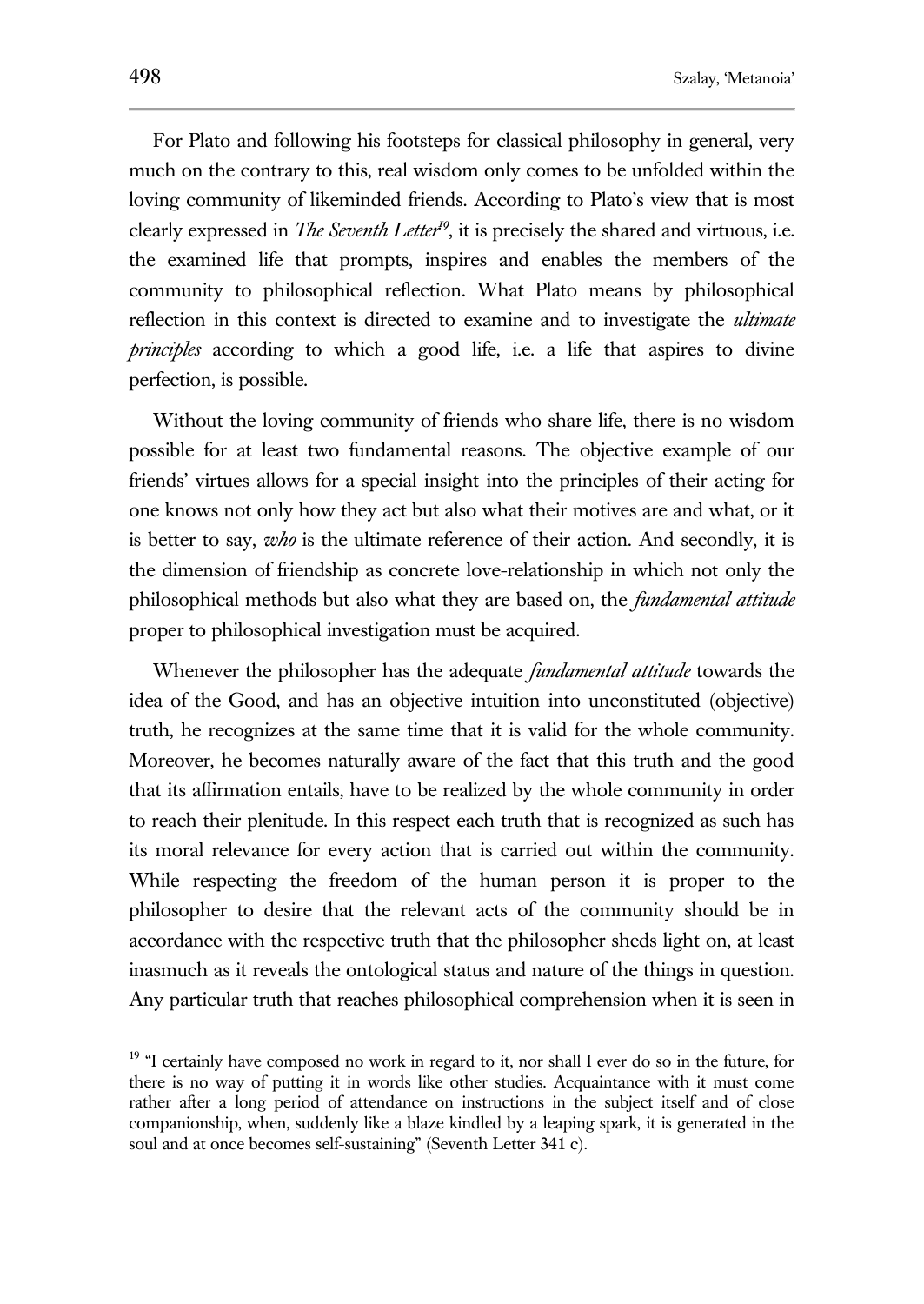relation to idea of the Good, and especially the truth concerning the very idea of the Good is of such relevance that it requires the response of the community. This response implies, in the same way, the *transformation of the community* as it reveals reality (*Wirklichkeit*) beyond what is generally recognized as the commune world, or as Husserl calls it, the inter-subjectively constituted lifeworld (*Lebenswelt*) in relation to which (in the sense of common good) community-life is established. The truth concerning the idea of the Good, whenever philosophically deciphered, indicates a teleology with respect to its realization, i.e. it implies different steps for how the given community can come closer to the full awareness of what has been both theoretically grasped and practically carried out by some members of the community. In this sense the real lovers of wisdom are (whenever their voice is heard), even if eventually deprived of all power, effectively the real leaders of the community.

*Personal testimony* is in this respect an essential element of every philosophy that is carried out under the guidance of the idea of the Good. For a community to flourish the mere intellectual contribution, a mere description of truth (however great merits it might have), is radically insufficient without concrete examples of realizing the True as a form of life ordered and lived according to the Supreme Good.

# **Radical changes concerning the 'care for the soul'<sup>20</sup>**

 $\overline{a}$ 

The third and most fundamental dimension in which the influence of the idea of the Good becomes pertinent is the *care for the soul*, for obviously the encounter with the idea of the Good alters the relationship of the subject to its own self. In other words, there is a sudden difference within the personal identity that is caused by the experience of the idea of the Good. The person who experiences the presence of the idea of the Good in its manifestations naturally conceives his

<sup>&</sup>lt;sup>20</sup> The notion of 'care for the soul' has been explored and further developed by Pierre Hadot and Michel Foucault. See especially: Michel Foucault, *The Care of the Self: The History of Sexuality*, Vol. III, translated by Robert Hurley, Pantheon, New York. 1986; Foucault: Technologies of the self. In L. H. Martin, H. Gutman and P. H. Hutton (eds.) *Technologies of the self*. Amherst: University of Massachusetts Press,1988; and Pierre Hadot, *Exercises spirituels et philosophie antique*, 2d ed. (Paris, 1987)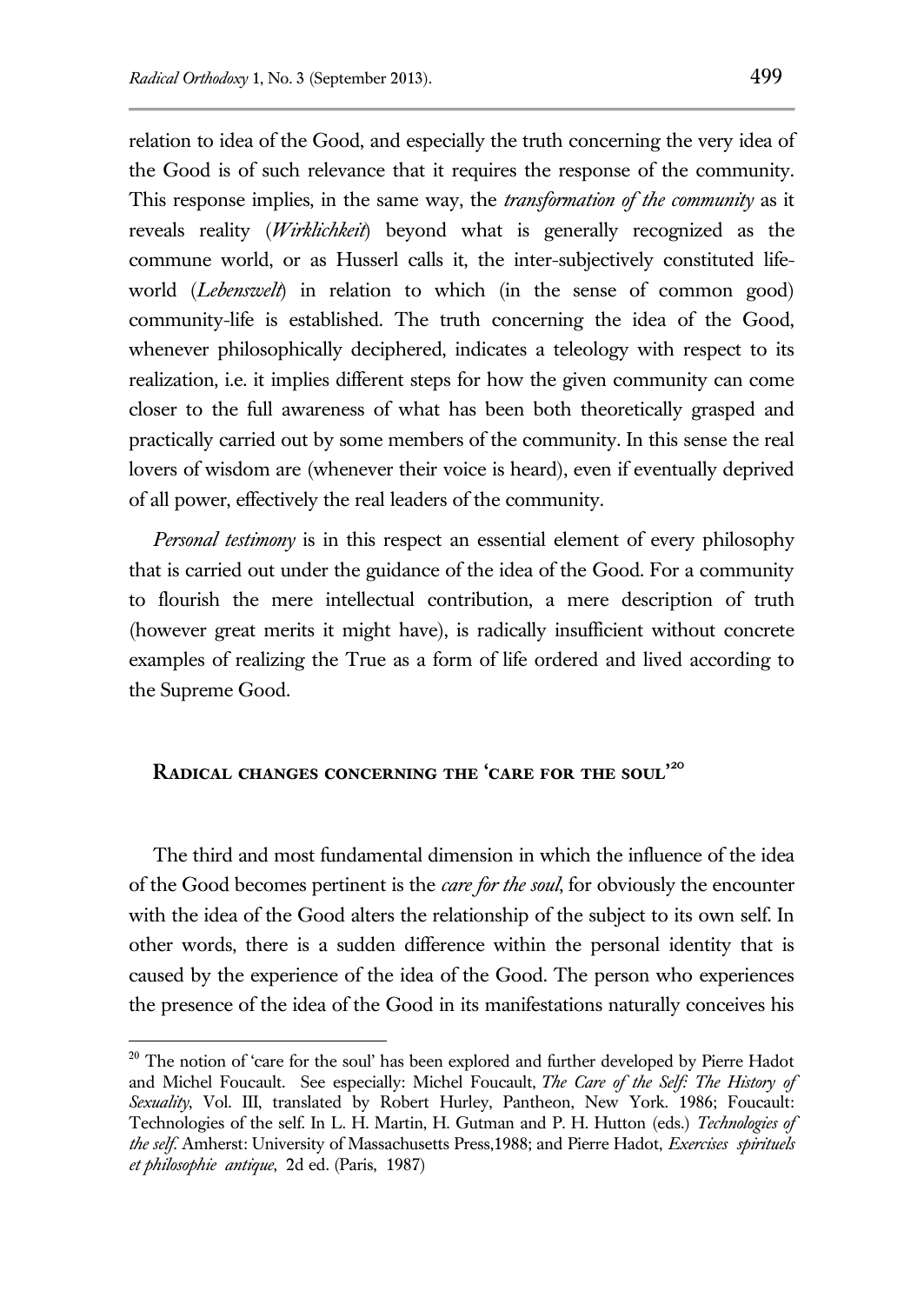own self in relation to and in the light of the supreme meaning of the idea of the Good. By doing so, however, the subject of experience becomes aware of both his likeness and difference, i.e. what is really, objectively good in his own soul and what is despicable in it. Thus, the revision of consciousness is the most natural consequence of this encounter.

*Revision of consciousness* does not only mean a scrupulous moral investigation of past actions and attitudes. It concerns primarily an adjustment of the content of past experiences to the outstanding meaning that is transmitted by the encounter with the idea of the Good. There are aspects of the infinite content of memory that concerning some relevant experiences on which the personal identity is based on possibly have been overseen or even repressed and that through their relation to the idea of the Good regain new meaning in the light of the new and transforming experience. Meanwhile, the past is undergoing a fundamental change in the sense of the reorientation of the soul, and thus it becomes a new basis for the personal identity which is based upon it (*Gewesenheit*).<sup>21</sup> The subject that considers himself in a strong existential relation to the idea of the Good, also projects himself naturally towards a new vision of the future. There is therefore a second natural type of revision of consciousness with respect to *desires, wishes and appetites*; all that should be regulated and adjusted to the manifold and yet one basic criteria that is given by the recognition of the reality of the 'Summum bonum' in different spheres of life.

Only a person who comes to clarity concerning both his past experiences and future desires in relation to 'the whole of reality' that is given through and in the idea of the Good, can really live a fully personal life, which is a life in communion. Only such an integrated person, whose desires –however different they are– are not dispersed but point to the Highest Good, and whose perception of reality is also not inhibited by its past experiences, can be fully himself in the present, *hic at nunc*.

<sup>&</sup>lt;sup>21</sup> See Martin Heidegger's lectures from 1929/30: "Die Grundbegriffe der Metaphysik. Welt -Endlichkeit – Einsamkeit" in: Heidegger Gesamtausgabe (GA). Frankfurt a. M., Klostermann and further Martin Heidegger: Des hl. Augustinus Betrachtung über die Zeit. Confessiones lib. XI.; Based on these former lectures in his main work, *Being and Time* Heidegger describes the three temporal extasis like follows: Schon-sein-in-der-Welt: Gewesenheit (past); Seinbei (dem momentan zu Besorgendem): Gegenwart (present); Sich-vorweg-sein (im Entwurf): Zukunft (future).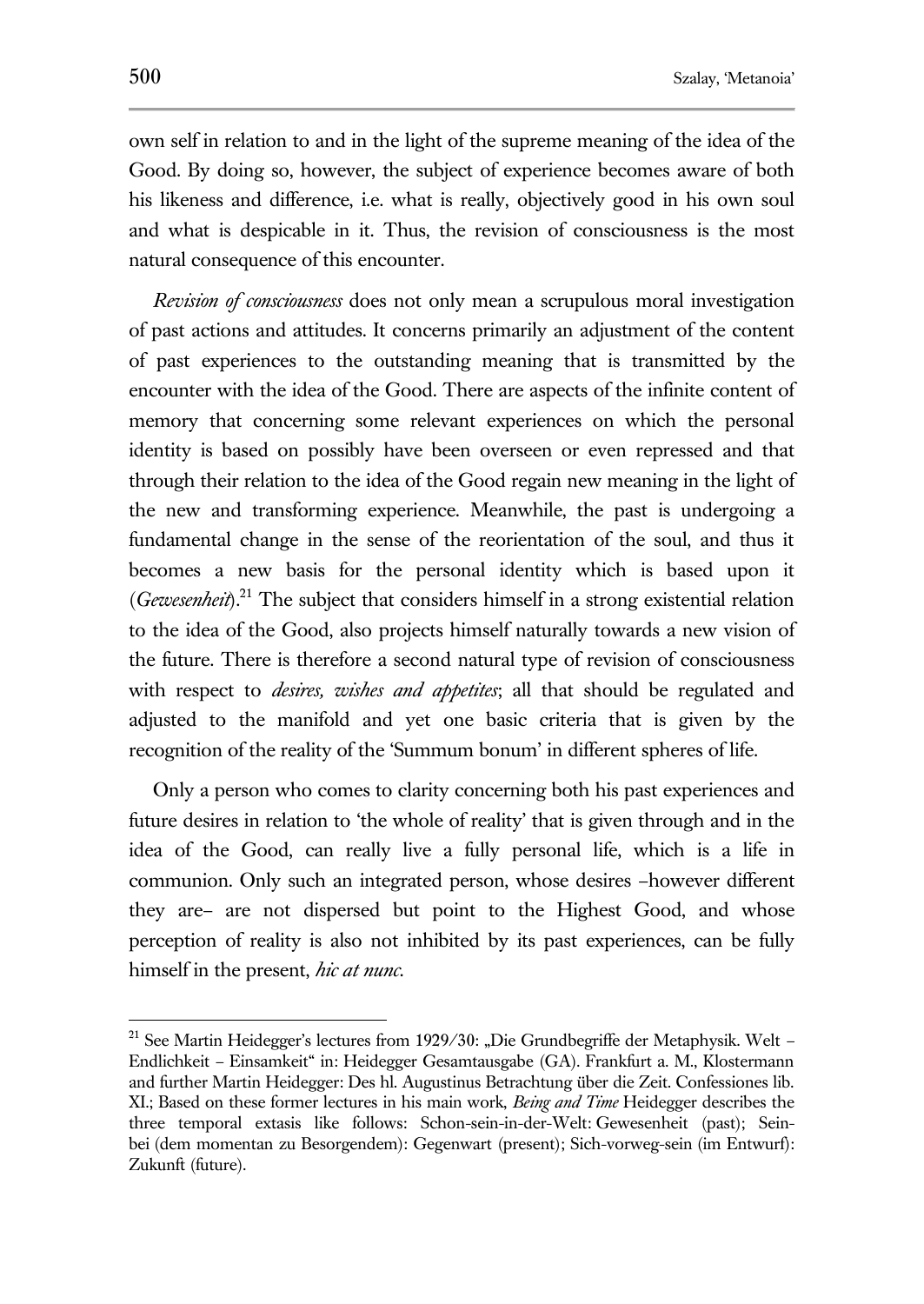The praxis of this *double recollection* forms an essential element of the 'care for the soul' and implies a fundamental inner change concerning all the faculties of the soul (emotions and attitudes, will, memory, intellect and imagination). In all these dimensions of the soul the idea of the Good becomes the absolute measure, and thus the main criterion and most integrative factor, for the Highest Good and its manifold manifestations are the main source of happiness which all these faculties in their own way strive for. Therefore, the Highest Good and its evident manifestations are at the same time the main object and the main criteria for morally relevant decisions. For the idea of the Good by its specific givenness (evidence) is the criterion for every truth, thus – as stated above– it gives rise to an integrative process of the memory along which there appear 'new' contents and new connections among the meaning-units. As fruit of this reorientation of the soul, there will be a new fundamental attitude, i.e. a new general disposition towards reality.

Given that this *fundamental disposition* is neither a firm characteristics of the person nor a feature of the phenomenon it concerns, but exists rather 'in between' these two poles, has to be reaffirmed, readjusted or reiterated whenever either the subject tends to deny some aspects of reality or new features of reality are revealed and captured. Any loss of these traits implies some kind of 'corruption' concerning the person for they should be implemented in what the subject considers as objective givenness in relation to which he defines himself. Only the 'whole of reality' that includes the implication of the goodness of every being as related to the Highest Good is the right 'object' of the appropriate 'fundamental attitude'.

This 'fundamental attitude' that is instigated by the revelation of Highest Good as transmitted through the phenomena present in different realms of life becomes only effective and strong if *exercised* throughout life. The idea of the Good is namely very ephemeral if not pinned down in all practical aspects of life. In his historical analysis of philosophy as a *way of life* Pierre Hadot pointed out very clearly how philosophy deteriorated to a mere theoretical science. He rightly stressed the significance for every life directed to wisdom the spiritual exercises. Philosophical conversion is, however, still unfinished and inauthentic if not supplemented and reaffirmed by what Foucault calls 'technologies of the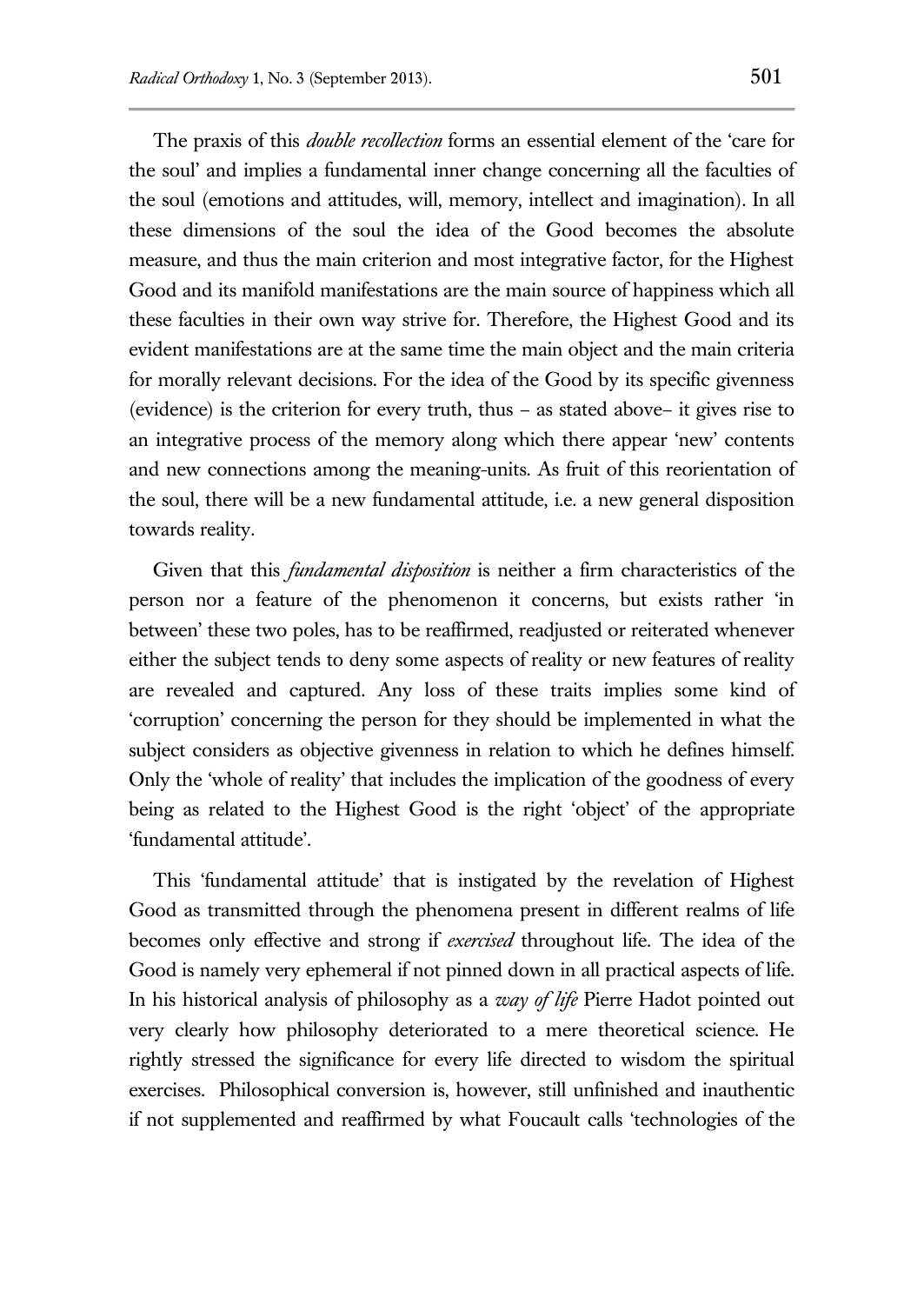self'.<sup>22</sup> The converted person, i.e. the true lover of wisdom does not only *think* differently about being, the *polis* and his own self but also *lives* and *acts* in a radically proficient and masterful way for he is moved by true and *practical* love towards the *Summum bonum* as present in the life-world. Theory and contemplation, however the highest and 'purest' way of experiencing the 'Highest Good', must entail a form of praxis to live a philosophical life.

## **Elements for a definition of 'philosophical conversion'**

The adequate description of philosophical conversion is an essential part of any serious philosophical reflection: wisdom should be able to explain its own source and starting point. The task here is to grasp and to convey the *double character* of conversion. It is at the same time an event that we undergo and a responsive act. Since it marks precisely the encounter of the two fields it is at the same time natural and supernatural, objective and subjective. In a similar manner its implications are both individual and communitarian. Only a careful phenomenological analysis can disentangle these aspects of the specific double character of conversion without reducing them to something proper to conversion which nevertheless does not cover the whole phenomenon or belong to its essence.

This short essay is the first step of an even more pretentious philosophical endeavour that clarifies how philosophical conversion is fully realized only when it leads to religious conversion(s)  $^{23}$ . It is in this respect that I would like to highlight the following essential aspects of conversion: Philosophical conversion starts with changing the fundamental attitude. The 'break through' from the natural life-world to what I have called the 'whole of reality' can be rightly

 $22$  See footnote Nr. 20.

<sup>&</sup>lt;sup>23</sup> See the second part of this work in "Metanoia and Conversion. Overcoming Barriers of Humanity", in: *Bariery Człowieczeństwa. Wybrane aspekty teoretyczno-metodologiczne* [Barriers of Humanity. Selected Theoretical and Methodological Aspects] ed. by Monika Kardaczynska and Joanna Sosnicka, Kielce: Wyższa Szkoła Umiejętności im. Stanisława Staszica 2011, in print.